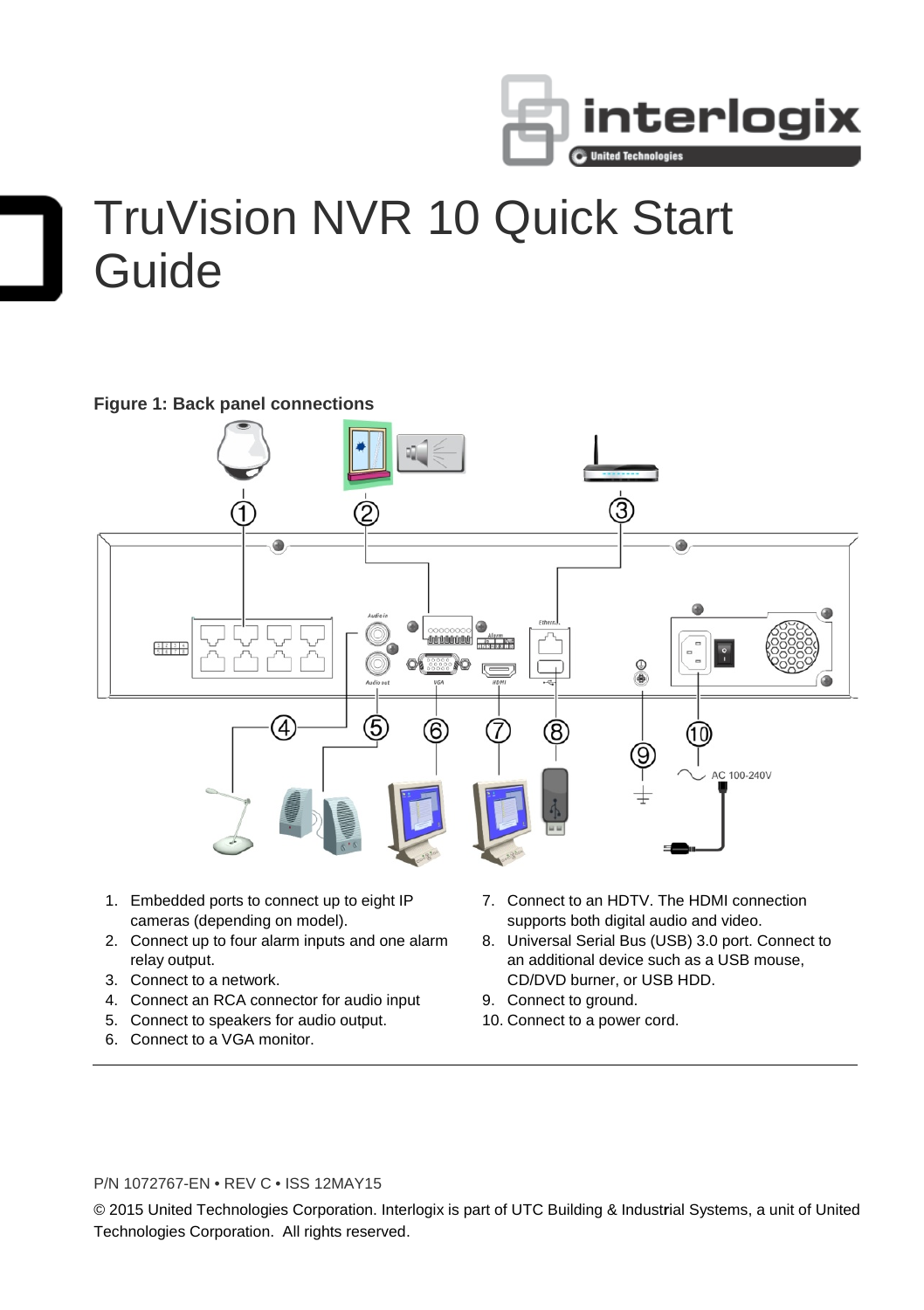#### **Figure 2: Front panel controls (16-channel model shown)**



- 1 USB 2.0 port.
- 2. **Archive button**: Press once to enter quick archive mode. Press twice to start archiving.
- 3. **Display and Seq buttons**: In *live view mode*, press **Display** to toggle through the single and multiviews. Press **Seq** to start/stop sequencing in live view mode.
- 4. **Channel buttons**. Switch between different cameras in live view, PTZ control or playback modes.
- 5. **Live, Menu and Search buttons**: Press **Live** to switch to live view mode. Press **Menu** to enter or exit the main menu. In live mode, press **Search** to enter the advanced search menu.
- 6. **Status LEDs**. Indicates the status of the HDD, network, and Watchdog, as well as whether there is an external alarm.
- 7. **Alarm button**: Press to manually acknowledge an alarm.
- 8. **Enter and arrow buttons**: Use the Direction buttons to navigate in the menus and to control playback. Press **Enter** to confirm menu selection.
- 9. IR receiver.
- 10. **Playback buttons**: *Reverse*: In live view mode, use to play back the oldest available video. In playback mode, play back a camera in the reverse direction. *Pause*: In live view; freeze the last image for all active cameras. In playback mode, stop playback. **Play:** In live view mode, play 24-hour playback of the selected camera. In playback mode, play back the camera in the forward direction.

#### **Figure 3: Quick access toolbar**



- 1. **Pause**: Freeze live image of the selected camera.
- 2. **Start Manual recording**: Start/stop manual recording.
- 3. **Instant Playback**: Play back the recorded video from the last five minutes.
- 4. **Audio On**: Enable/disable audio output.
- 5. **Snapshot**: Capture a snapshot of a video image.
- 6. **PTZ Control**: Enter PTZ control mode.
- 7. **Digital Zoom**: Enter digital zoom mode.
- 8. **Image Settings**: Modify the image lighting levels.
- 9. **Show Text**: Display inserted text on screen.
- 10. **Auxiliary Focus**: Automatically focus the camera lens
- 11. **Lens Initialization**: Initialize the lens of a camera with a motorized lens
- 12. **Close**: Close the toolbar.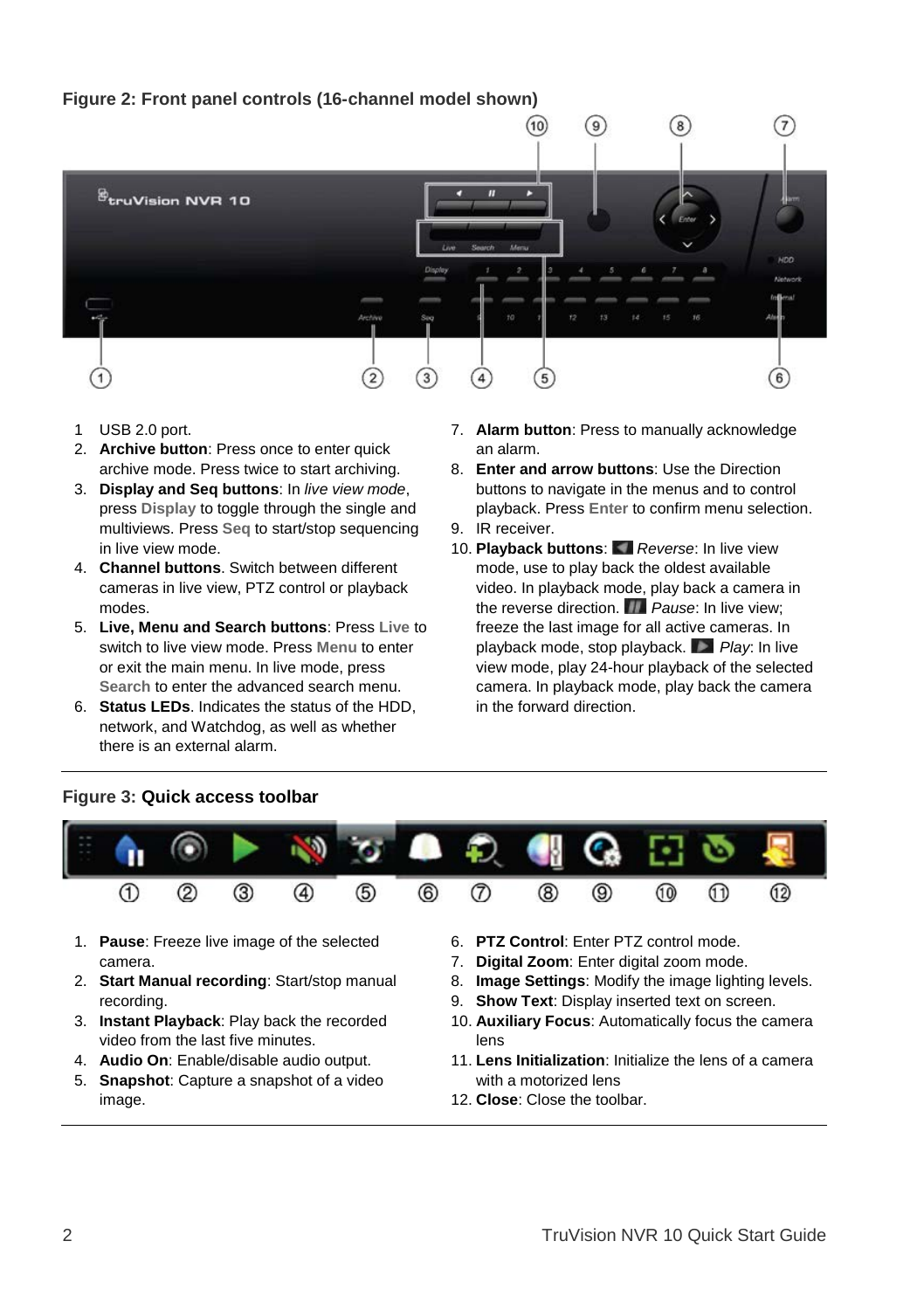## **Package contents**

The TruVision NVR 10 (model TVN 10) is shipped with the following items:

- IR (infrared) remote control
- Two AAA batteries for the remote control
- AC power cords (US, Europe, UK)
- USB mouse
- DVR
- CD with software and manuals
- *TruVision NVR 10 Quick Start Guide*
- *TruVision NVR 10 User Manual (on CD)*
- *TruVision Recorder Operator Guide (on CD)*

# **Installation environment**

Refer to the user manual for detailed information, but observe these important requirements:

- Place the unit in a secure location.
- Ensure that the unit is in a well-ventilated area.
- Do not expose the unit to rain or moisture.

## **Quick install**

Recommended steps for setting up the recorder:

1. Connect all the devices required to the back panel of the recorder. See Figure 1 on page 1.

## **Basic connections:**

Connect monitor A to the VGA or HDMI output. Connect the mouse to the USB port in the front panel.

## **Optional connections:**

All the other connections shown are optional and depend upon installation requirements.

- 2. Connect the power supply to the unit and turn on the power.
- 3. Set up the unit with the required settings using the setup Wizard.

# **First-time use**

The recorder has an express installation wizard that lets you easily configure basic recorder settings when first used. It configures all cameras simultaneously. The configuration can then be customized as required.

By default, the setup wizard will start once the recorder has loaded. The wizard walks you through some of the more important settings of your recorder. Select the preferred language for the system and then enter the administrator password. The default admin password is 1234. It is strongly recommended that this password is changed.

The wizard will then guide you through the menus to set the time and date, network configuration, HDD management, and recording configuration.

When all the required changes have been entered, click **Finish** to exit the wizard. The recorder is now ready to use. Recording starts automatically.

**Important:** Your TruVision device is delivered with default user name and password credentials for initial access, easy configuration and auto discovery. For security reasons, it is highly recommended to change the default credentials.

## **Operating the recorder**

There are several ways to control the unit:

- Front panel control
- IR remote control
- Mouse control
- Web browser control (TruVision Navigator, TVRmobile)

#### **Front panel**

The buttons on the front panel control most functions. See Figure 2 on page 2 for the locations of the controls.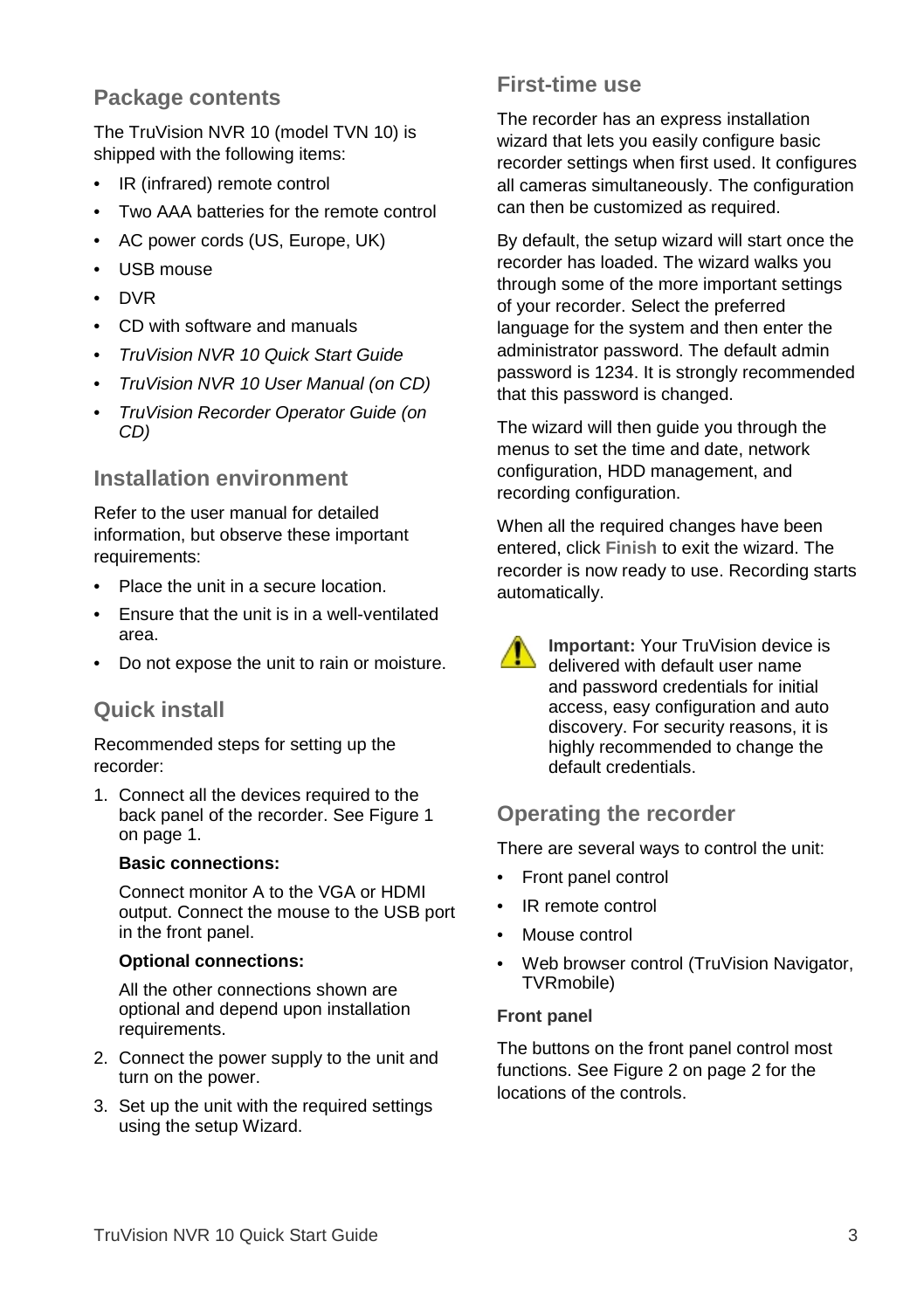#### **IR remote control**

The IR remote control buttons are similar to those on the front panel. Place the two AAA batteries in the remote control.

**To connect the remote control to the recorder:**

- 1. Press **Menu** on the front panel or right-click the mouse and select **Menu**. The main menu screen appears.
- 2. Select **Display Mode Settings** > **Monitor**.
- 3. Check the recorder's device address value. The default value is 255. The device address is valid for all IR controls.
- 4. On the remote control press the **Device** button.
- 5. Enter the device address value. It must be the same as that on the recorder.
- 6. Press **OK** on the remote control.

#### **USB mouse**

The USB mouse provided with the recorder operates all the functions of the recorder, unlike the front panel, which has limited functionality. The mouse lets you navigate and make changes to settings in the user interface.

Connect the mouse to the recorder by plugging the mouse USB connector into the USB port on the back or front panel. The mouse is immediately operational and the pointer should appear.

#### **Web browser control**

The recorder's Web browser lets you view, record, and play back videos as well as manage all aspects of the recorder from any PC with Internet access. The browser's easyto-use controls give you quick access to all recorder functions.

To access the unit, open a web browser and enter the IP address assigned to the recorder as a web address. In the logon screen, enter the default user ID and password:

- User ID: admin
- Password: 1234

The default values for recorder network settings are:

- DHCP: Disabled by default.
- IP address 192.168.1.82
- Subnet mask 255.255.255.0
- Gateway address 192.168.1.1
- Server Port: 8000
- HTTP Port: 80
- RTSP port: 554

**Note**: The following ports need to be forwarded in the router in order to connect properly: Server port and RTSP port.

#### **Figure 4: Web browser interface**



### **Live view mode**

Live mode is the normal operating mode of the unit where you watch live pictures from the cameras.

Regularly used functions in live view can be quickly accessed by clicking the left-button of the mouse when its cursor is on the camera image. The shortcut pop-up toolbar appears. See Figure 3 on page 2 for a description of the functions available.

## **Configuring the recorder**

The recorder has an icon-driven menu structure that allows you to configure the unit's parameters. Each command icon displays a screen that lets you edit a group of settings. Most menus are available only to system administrators.

Refer to the recorder user manual for detailed information on configuring the unit.